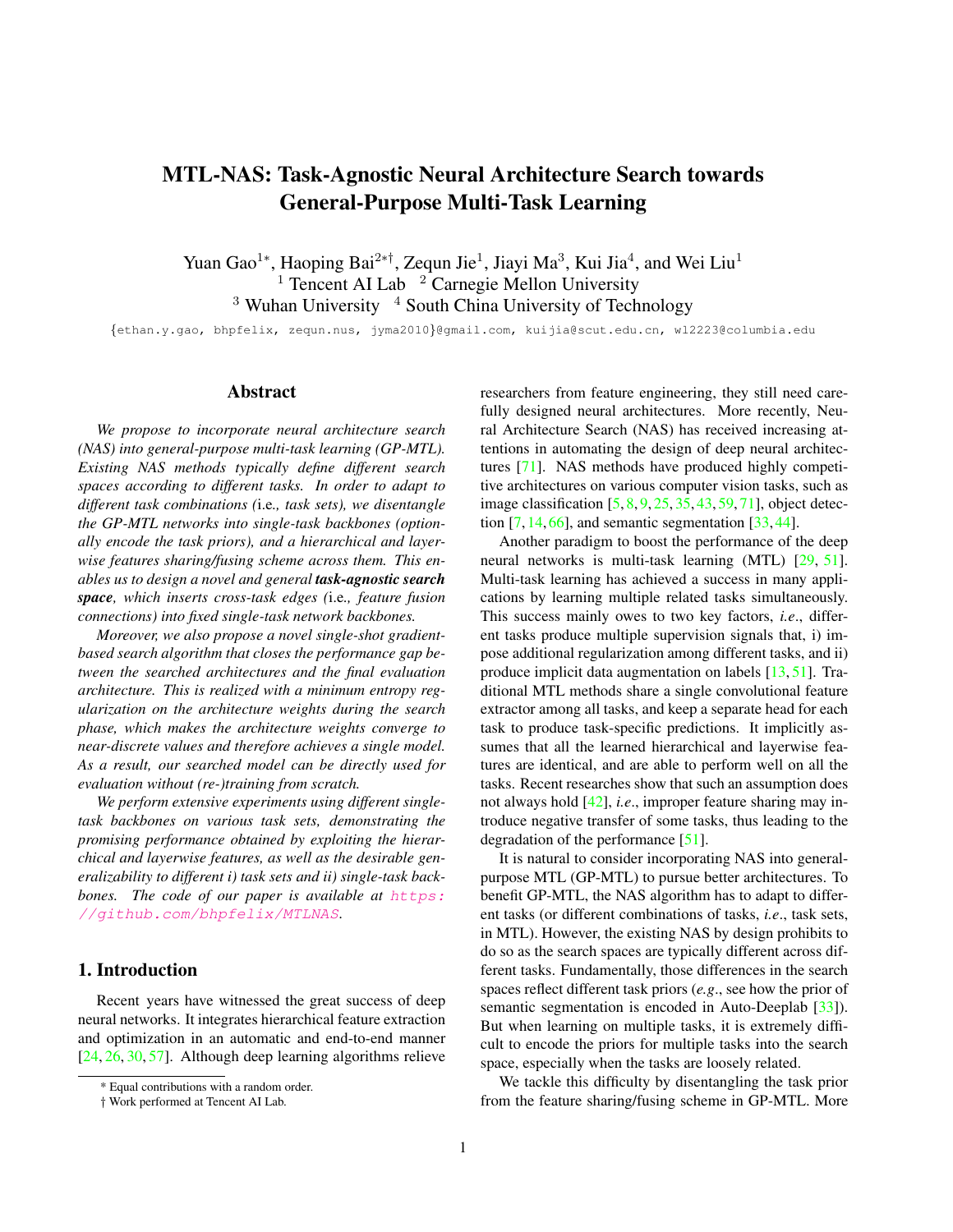<span id="page-1-2"></span>

<span id="page-1-0"></span>Figure 1. The problem formulation of the proposed general-purpose MTL-NAS. We disentangle the GP-MTL networks into fixed taskspecific single-task backbones and general feature fusion schemes between them. This allows us to define a general task-agnostic search space compatible with any task combinations, as shown in the leftmost subfigure. The right-top subfigure illustrates the inter-task fusion operation, which is motivated by and extends from the NDDR-CNN [\[13\]](#page-8-12). We show the initialization of the fusion operation in the rightbottom subfigure. As we are inserting new edges between the fixed and well-trained single-task network backbones, we wish to make a minimal impact on the original output at each layer at initialization (*i.e.*, initializing with a large  $w_t$ ) (best viewed in color).

specifically, we formulate the GP-MTL paradigm to consist of i) multiple single-task backbone networks (optionally encode the task priors), and ii) the general, hierarchical and layerwise feature sharing/fusing scheme across different backbones (please see the leftmost subfigure of Fig. [1\)](#page-1-0). This formulation enables us to design a general task-agnostic search space for GP-MTL<sup>[1](#page-1-1)</sup>. Specifically, we start with multiple fixed single-task network branches, representing each intermediate layer as a node and the associated feature fusion operations as an edge. The problem thus becomes to seek the optimal edges between the inter-task node pairs, where *the search space is unified for any task set*.

Moreover, we also propose a novel single-shot gradientbased search algorithm that closes the performance gap between search and evaluation. Specifically, it is noticed that the validation performance obtained in the search phase cannot always generalize to evaluation. Fundamentally, it is because that the architecture mixture optimized during the search phase often fails to converge to a discrete architecture, leading to a drop in performance when the final architecture is derived [\[64\]](#page-9-8). We address this issue by reducing the uncertainty of the architecture via entropy minimization during the search phase, resulting in a single model for evaluation directly without the need of (re-)training from scratch, which significantly reduces the performance gap existing in the popular single-shot gradient-based NAS algorithms  $[35, 64]$  $[35, 64]$  $[35, 64]$ .

Note that we focus on GP-MTL in this paper. The proposed method can adapt to different task combinations to generate different inter-task architectures. We fix the singletask backbone branches and search good inter-task edges for hierarchical and layerwise feature fusion/embedding. We also note that the task priors of specific backbone networks (*e.g*., large convolution kernel in semantic segmentation) can be exploited to further improve the performances on those tasks. But learning the task-specific backbone architecture itself is beyond our scope of GP-MTL. Instead, we design a task-agnostic search space to learn the feature sharing/fusing architecture. We also verify the consistent performance improvement by applying the proposed method to different backbone architectures against the GP-MTL methods [\[13,](#page-8-12)[42\]](#page-9-7). In summary, our contribution lies in both the search space and the search algorithm:

- Search Space: We define a novel task-agnostic search space that enables us to exploit the hierarchical and layerwise feature fusion scheme for GP-MTL, decoupled from the task priors within fixed single-task network backbones. This also makes our method different from the current NAS paradigm, where we are searching/inserting novel inter-task edges into fixed and welltrained network backbones.
- Search Algorithm: We propose a novel single-shot gradient-based search algorithm. It alleviates the performance gap between the search phase and the evaluation phase. We achieve this by imposing minimum entropy regularization on the architecture weights. This enables the architecture mixture to converge to a single model/architecture, which will be directly available for evaluation without the need of architecture pruning or re-training from scratch.

## 2. Related Works

Neural Architecture Search. Recently, many neural architecture search (NAS) methods have emerged to jointly learn the weights and the network architectures [\[4,](#page-8-13) [6,](#page-8-14) [12,](#page-8-15) [14,](#page-8-9) [22,](#page-8-16) [31,](#page-8-17) [34,](#page-8-18) [41,](#page-9-9) [44,](#page-9-5) [45,](#page-9-10) [71\]](#page-9-1). This is realized by various search algorithms including Bayesian optimization [\[3\]](#page-8-19), reinforcement learning [\[18,](#page-8-20) [58,](#page-9-11) [72\]](#page-9-12), evolutionary algorithms [\[49,](#page-9-13) [63\]](#page-9-14), network transformation  $[11, 17]$  $[11, 17]$  $[11, 17]$ , and gradient descent  $[1, 33, 61, 70]$  $[1, 33, 61, 70]$  $[1, 33, 61, 70]$  $[1, 33, 61, 70]$  $[1, 33, 61, 70]$  $[1, 33, 61, 70]$  $[1, 33, 61, 70]$ . A lot of works employ a single-shot

<span id="page-1-1"></span><sup>&</sup>lt;sup>1</sup>Note that only the search space is task-agnostic, the searched architectures are flexible and can be different for different task combinations.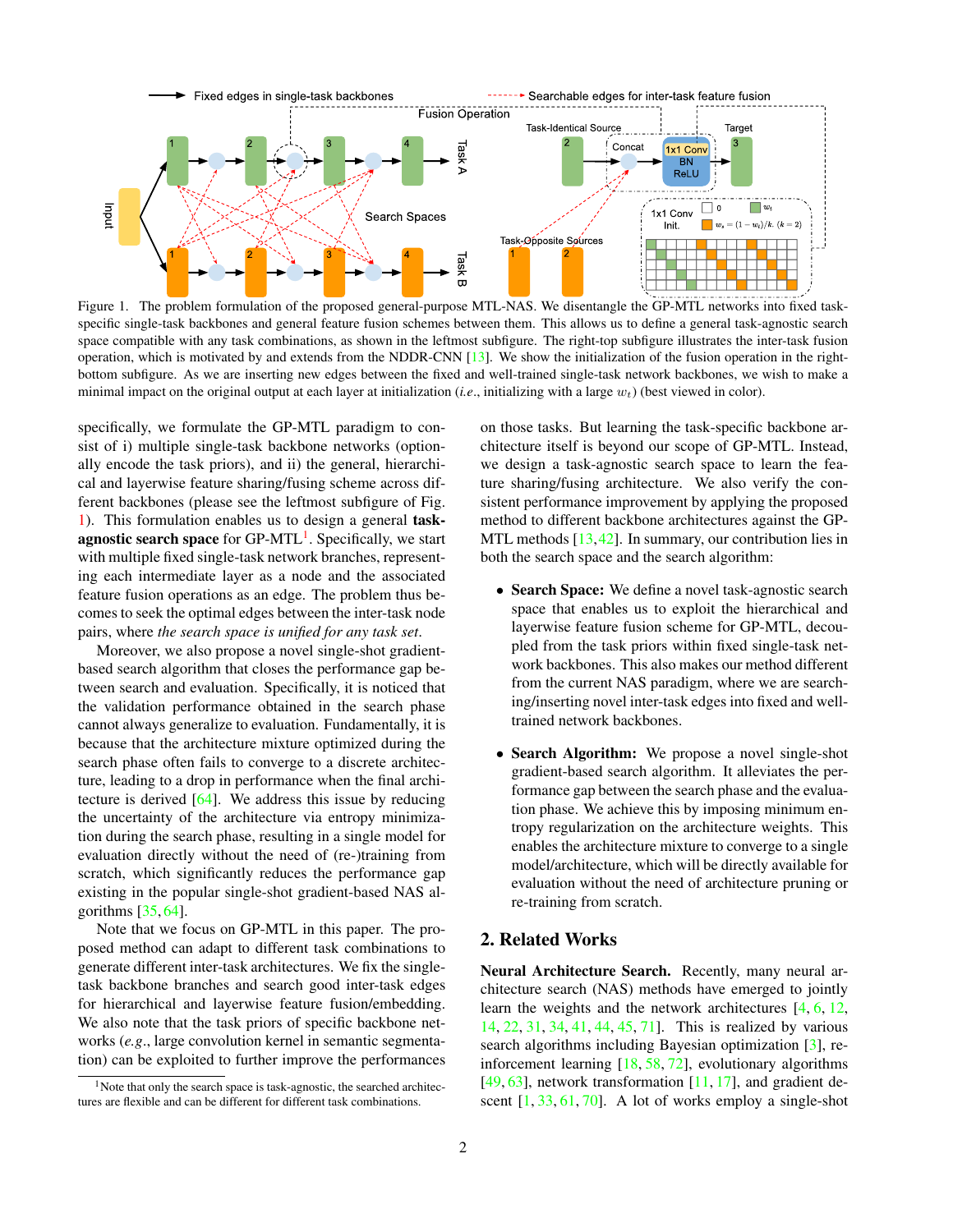<span id="page-2-3"></span>learning strategy (*i.e*., sharing the model weights and sampling different architectures), which drastically reduces the search time  $[2, 19, 47, 53]$  $[2, 19, 47, 53]$  $[2, 19, 47, 53]$  $[2, 19, 47, 53]$  $[2, 19, 47, 53]$  $[2, 19, 47, 53]$  $[2, 19, 47, 53]$ . Our work is built on the singleshot gradient-based search methods, where we propose a novel search space and a novel search algorithm tailored to multi-task architecture learning. Our search algorithm is directly related to two popular algorithms in this category, *i.e*., DARTS [\[35\]](#page-8-7) and SNAS [\[64\]](#page-9-8). We analyze the objective bias in DARTS and the sampling variance in SNAS, and propose a unified solution, *i.e*., entropy minimization, to alleviate both the issues. More recently, MTL and multi-modal learning have been exploited using NAS [\[32,](#page-8-26) [45\]](#page-9-10). Our method is different from both of them, *i.e*., we disentangle the problem into task-specific backbones and general inter-task feature fusion connections, which enables us to design a unified search space to realize *general-purpose* MTL-NAS.

Multi-Task Learning. Multi-task learning has been integrated with deep neural networks to boost performance by learning multiple tasks simultaneously. A great success has been witnessed in various areas such as detection [\[15,](#page-8-27) [16,](#page-8-28) [23,](#page-8-29) [50,](#page-9-19) [54,](#page-9-20) [55\]](#page-9-21), depth prediction and semantic segmentation (also surface normal prediction)  $[10, 65]$  $[10, 65]$  $[10, 65]$ , human-related tasks [\[21,](#page-8-31)[48,](#page-9-23)[60,](#page-9-24)[62,](#page-9-25)[68\]](#page-9-26), *etc*. Our work leverages NAS to move towards GP-MTL, which (or whose search space) is compatible with any task combinations  $[27, 29, 36-38, 40, 42, 52, 67]$  $[27, 29, 36-38, 40, 42, 52, 67]$  $[27, 29, 36-38, 40, 42, 52, 67]$  $[27, 29, 36-38, 40, 42, 52, 67]$  $[27, 29, 36-38, 40, 42, 52, 67]$  $[27, 29, 36-38, 40, 42, 52, 67]$  $[27, 29, 36-38, 40, 42, 52, 67]$  $[27, 29, 36-38, 40, 42, 52, 67]$  $[27, 29, 36-38, 40, 42, 52, 67]$  $[27, 29, 36-38, 40, 42, 52, 67]$  $[27, 29, 36-38, 40, 42, 52, 67]$  $[27, 29, 36-38, 40, 42, 52, 67]$  $[27, 29, 36-38, 40, 42, 52, 67]$ . Our method (or more specifically, our search space design) is mainly inspired by recent researches including cross-stitch networks [\[42\]](#page-9-7) and NDDR-CNN [\[13\]](#page-8-12), which enables to treat GP-MTL as an intertask feature fusion scheme decoupled from the task-specific backbone networks. Our method extends [\[13,](#page-8-12) [42\]](#page-9-7) by allowing fusion of an arbitrary number of source features. Moreover, rather than heuristically inserting the fusion operation into selected layers in [\[13,](#page-8-12) [42\]](#page-9-7), our method can automatically learn better fusion positions.

## 3. Problem Formulation

We introduce our problem formulation in this section. Firstly, we show how to dissect the GP-MTL problem by disentangling the task-specific backbone networks and general inter-task feature fusion in Sect. [3.1.](#page-2-0) In Sect. [3.2,](#page-2-1) we formally present our task-agnostic search space, which is unified for different task combinations. Finally, we detail our choice of feature fusion operation in Sect. [3.3.](#page-3-0)

## <span id="page-2-0"></span>3.1. Task-Specific Backbone Networks and General Inter-Task Feature Fusion

Arguably, the main difficulty to integrate NAS into GP-MTL is the difference in the designed search spaces for different tasks. This is because the search space by definition should reflect the inductive bias of the associated task. The situation is even more rigorous for GP-MTL as we have exponentially more task combinations (*i.e*., task sets).

Our strategy is to disentangle multi-task architecture into a (general) shared structure involving feature fusion connections and the task-specific sub-networks, and optimize the shared structure with NAS. Recent researches in GP-MTL [\[13,](#page-8-12) [42\]](#page-9-7) inspire us to formulate the single-task backbones as the task-specific parts, while focusing on designing the feature fusion scheme with a general *task-agnostic* search space which is independent of different task combinations. We illustrate the fixed single-task backbone networks and the learnable inter-task fusion edges in the leftmost subfigure of Fig. [1.](#page-1-0)

## <span id="page-2-1"></span>3.2. Search Space

We formally describe the task-agnostic search space for GP-MTL based on the above discussion. We consider the same GP-MTL scenario as described by in [\[42\]](#page-9-7), where two tasks A and B share the same input. Our goal is to construct a multi-task network by learning good inter-task feature fusion edges on two well-trained single-task networks.

We aim to search a direct-acyclic graph (DAG) by adding directed edges at every intermediate layer of each fixed single-task network (please see the leftmost subfigure of Fig. [1\)](#page-1-0). Every directed edge (*i.e*., computations) points from the *source* features to the *target* features. We have two types of source features in the GP-MTL framework. Considering learning on Task A, we denote the source features from the same task A as the *task-identical source* features. The source features from the other task(s) are *taskopposite source* features, which provide complementary features from the opposite task. We fix the *task-identical source* edge and search over the complete set of possible *task-opposite source* edges.

Formally, we aim to calculate the optimal fused feature at the  $j^{th}$  *target* layer  $O_j$ , exploiting the *task-identical source* features  $F_j^{\text{T}}$  and the completed set of the candidate *task-opposite source* features  $S<sup>To</sup>$ . The construction of  $S<sup>TO</sup>$  determines the extent of our search space. In order to avoid creating cycles in the resulting multi-task architecture, we limit the indices of the candidate *task-opposite source* features to be not larger than j. We denote such a limited candidate *task-opposite source* feature set as  $S_j^{\text{TO}} =$  $[F_0^{\text{TO}}, \cdots, F_j^{\text{TO}}]$ . Therefore, our search space associated with the *task-identical source* feature  $F_j^{\text{TI}}$  can be characterized by a tuple  $(S_j^{\text{TO}}, \mathcal{C})$ , where  $\mathcal C$  is the fusion operations on  $F_j^{\text{TI}}$  and  $S_j^{\text{TO}}$ . Finally, the optimal fused feature  $O_j$  is:

<span id="page-2-2"></span>
$$
O_j = C(F_j^{\text{TI}}, S_j^{\text{TO}}) = G\Big(H([F_j^{\text{TI}}, z_{0j}R(F_0^{\text{TO}}), ..., z_{jj}R(F_j^{\text{TO}})])\Big),\tag{1}
$$

where  $C = \{G, H\}$  with G being the nonlinear activation and  $H$  being the feature transformations.  $R$  is the spatial resizing operation (*e.g*., bilinear interpolation) to enable concatenation. Each  $z_{ij}$  is a binary indicator denoting if there is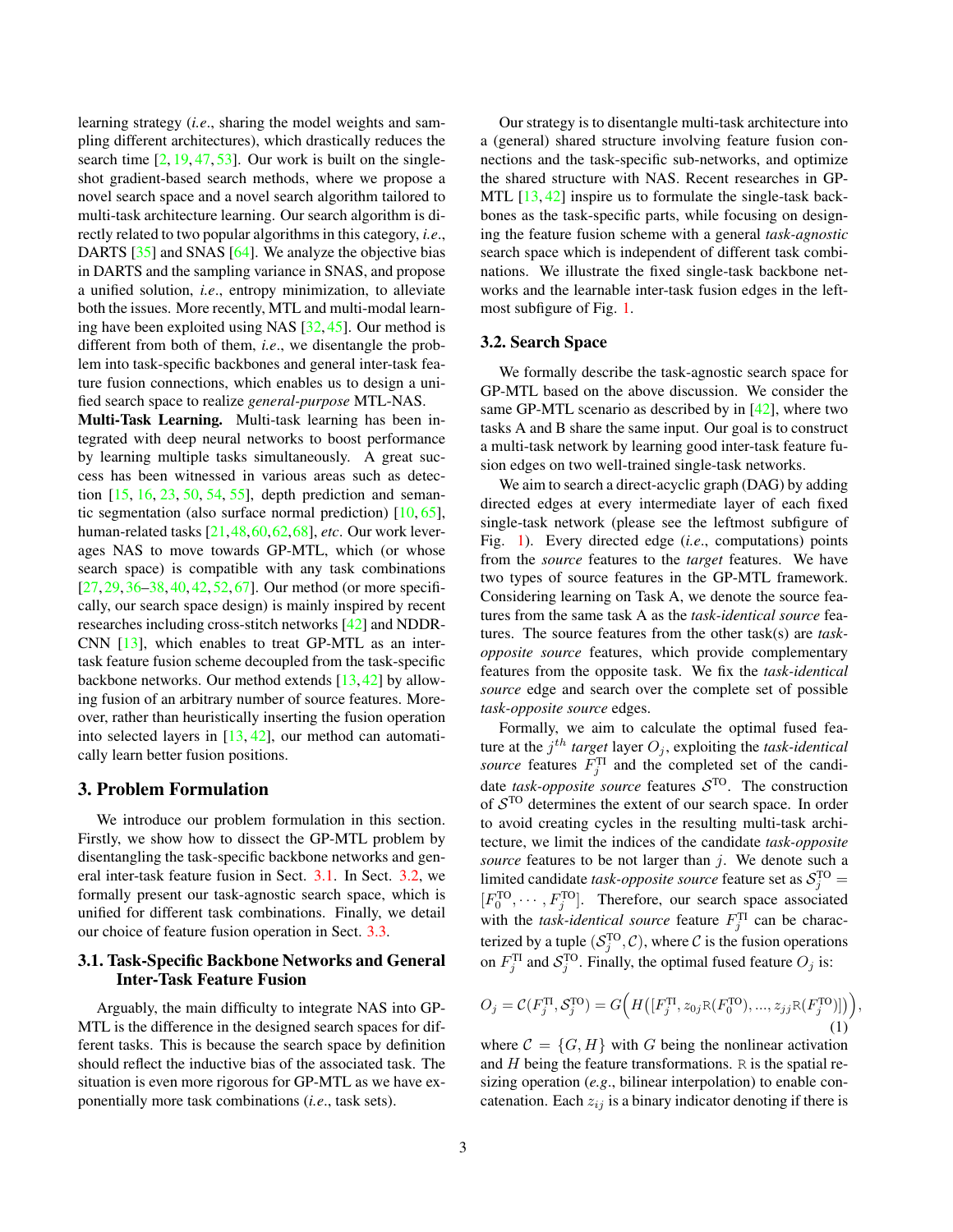<span id="page-3-6"></span><span id="page-3-3"></span>
$$
O_j = \text{ReLU}\Big(\text{BN}\big([w_{\text{TI}}\mathbb{I}, \overbrace{w_{\text{TO}}\mathbb{I}, ..., w_{\text{TO}}\mathbb{I}]}^{j \text{ elements}}[F_j^{\text{TI}}, z_{0j}\text{R}(F_0^{\text{TO}}), ..., z_{jj}\text{R}(F_j^{\text{TO}})]^{\top}\Big)\Big) = \text{ReLU}\Big(\text{BN}\big([w_{\text{TI}}F_j^t + w_{\text{TO}}\sum_{i=1}^j z_{jj}\text{R}(F_j^{\text{TO}})]\big)\Big) \tag{3}
$$

.

an edge from the  $i$ -th task-opposite source node to the  $j$ -th target node, which will be optimized by the NAS algorithm.

For two tasks with  $n$  layers for each, this general search space can produce  $2^{n(n+1)}$  candidate fusion architectures, including the state-of-the-art NDDR-CNN [\[13\]](#page-8-12) and crossstitch networks [\[42\]](#page-9-7) as the special cases.

## <span id="page-3-0"></span>3.3. Inter-Task Feature Fusion Operation

We follow NDDR-CNN  $[13]$  to design our feature transformation  $H = \{1 \times 1 \text{ Conv}(\cdot)\}\$ and our nonlinear activation  $G = \{ \text{ReLU}(\text{BN}(\cdot)) \}.$  Note that our fusion operation in Eq. [\(1\)](#page-2-2) generalizes that of NDDR-CNN as we can take an *arbitrary* number of input features, which enables the convergence to a *heterogeneous and asymmetric* architecture<sup>[2](#page-3-1)</sup>. Our fusion operation in Eq. [\(1\)](#page-2-2) becomes the following Eq. [\(2\)](#page-3-2), which is also shown in the right-top subfigure of Fig. [1:](#page-1-0)

<span id="page-3-2"></span>
$$
O_j = \text{ReLU}\Big(\text{BN}\big(\text{1x1Conv}[F_j^{\text{TI}}, z_{0j}\text{R}(F_0^{\text{TO}}), ..., z_{jj}\text{R}(F_j^{\text{TO}})]\big)\Big) \tag{2}
$$

We also note that the initialization of H (*i.e.*, the  $1 \times 1$ convolution) is important, as we are inserting novel edges into fixed and well-trained single-task backbones. Therefore, we should avoid severe changes of the original singletask output at each layer. Formally, we show the initialization for the operation in Eq.  $(3)$ .

In Eq.  $(3)$ , I is an identity matrix which enables us to focus on only initializing the block-diagonal elements in the  $1 \times 1$  convolution,  $w_{\text{TI}}$  and  $w_{\text{TO}}$  are the initialized weights for the *task-identical source* and the *task-opposite source* features, respectively. We empirically set  $w_{\text{TI}} + jw_{\text{TO}} = 1$ and initialize a large  $w_{\text{TI}}$  similar to [\[13,](#page-8-12) [42\]](#page-9-7). The initialization is illustrated in the right-bottom subfigure of Fig. [1.](#page-1-0)

## 4. Search Algorithm

In this section, we present our single-shot gradient-based search algorithm, which optimizes the model weights and the architecture weights over the meta-network (*i.e*., the network includes all legal connections defined by the search space) by gradient descent. Our method is able to alleviate the performance gap between the searched and the evaluation architectures, where the performance gap was caused by the inconsistency between the searched mixture architectures and the derived single evaluation architectures in previous single-shot gradient-based search algorithms.

Fundamentally, the undesirable inconsistency in the searched and evaluation architectures is introduced by the continuous relaxation and the discretization procedures of the single-shot gradient-based search algorithms. In order to better understand this, we first discuss the *continuous relaxation* and the *discretization* in Sect. [4.1.](#page-3-4) Based on that, in Sect. [4.2,](#page-4-0) we analyze the objective bias caused by the inconsistency between the deterministic continuous relaxation and deterministic discretization. We note that stochastic SNAS [\[64\]](#page-9-8) was proposed to solve the objective bias, but it may introduce a large sampling variance, leading to an unstable evaluation performance. Finally, we propose the minimum entropy regularization to alleviate both the issues and present our optimization procedure in Sect. [4.3.](#page-5-0)

#### <span id="page-3-4"></span>4.1. Continuous Relaxation and Discretization

Typical single-shot gradient-based methods usually contain two stages, *i.e*., i) continuous relaxation and ii) discretization. The continuous relaxation enables the gradients to be calculated and back-propagated to search the architecture, as the original objective of the NAS methods is discrete and non-differentiable. As the search phase often converges to a mixture model (with many architecture weights between 0 and 1), we thus need to derive a single child network for evaluation by discretization.

We denote the connectivity of the network  $Z$  as a set of random variables  $Z_{ij}$ , where  $Z_{ij}$  is sampled from some discrete distribution parameterized by the *architecture weights*  $\alpha_{ij}$ , *i.e.*,  $\mathbf{Z} = \{Z_{ij}\}$ DisDist $(\alpha_{ij})$   $\forall (i, j)$  in the search space}, where i, j refer to the source node (*i.e*., the input position) and the target node (*i.e*., the output position to perform the associated operations), respectively. Here, the discrete sampling distribution can be Categorical or Bernoulli, depending on whether there are multiple or only one candidate operations to search. We use a Bernoulli distribution to present our problem as there is only the NDDR feature fusion operation in our search space (see Sect. [3.3](#page-3-0) and Eq. [\(2\)](#page-3-2)), but note that the proposed search algorithm is general and can also be used with multiple candidate operations.

We denote the multivariate sampling distribution for all the fusion connections as  $p_{\alpha}(\cdot)$ , where  $\alpha$  $\{\alpha_{ij} \mid \forall (i, j)$  in the search space}. The architecture search objective is [\[46,](#page-9-31) [64\]](#page-9-8):

<span id="page-3-5"></span>
$$
\min_{\mathbf{\alpha}} \mathbb{E}_{\mathbf{Z} \sim p_{\mathbf{\alpha}}(\mathbf{Z})}[\mathcal{L}_{\theta}(\mathbf{Z})],\tag{3}
$$

where  $\theta$  is a set of CNN weights and  $\mathcal{L}_{\theta}(\mathbf{Z})$  is the loss func-

<span id="page-3-1"></span><sup>&</sup>lt;sup>2</sup>Note that it is easy to incorporate more candidate operations into  $H$ and  $G$ . We have tested including summation into  $H$  but witnessed a negligible improvement. Therefore, we fix the design of  $H$  and  $G$  for simplicity.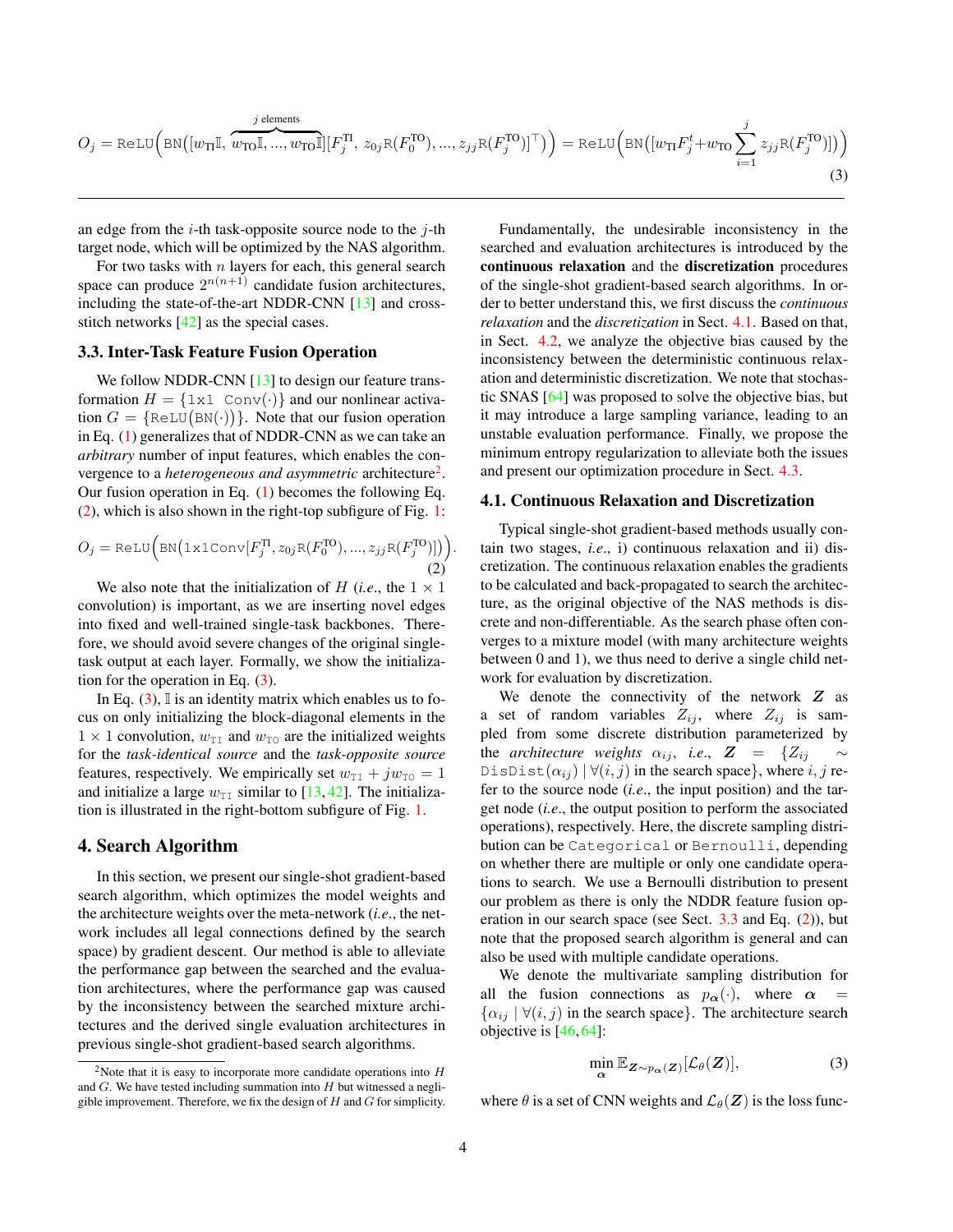<span id="page-4-8"></span>tion of the sampled (discrete) architecture Z.

In order to optimize  $\alpha$  with gradient based methods, one solution is to relax the discrete sampling procedure  $Z \sim$  $p_{\alpha}(Z)$  to be continuous:

Deterministic Relaxation. The deterministic approaches such as DARTS directly maintain and optimize a mixture of architectures. For Bernoulli random variable  $Z_{ij} \sim$  $Ber(\alpha_{ij})$ , it directly uses the distribution mean instead of the discrete samples, *i.e.*,  $Z_{ij} = \alpha_{ij}$ . Therefore, the relaxed objective of Eq.  $(3)$  and fusion operation of Eq.  $(1)$  become:

$$
\min_{\alpha} \mathcal{L}_{\theta}(\alpha),\tag{4}
$$

$$
O_j = G\Big(H\big([F_j^{\text{TI}}, \alpha_{0j}R(F_0^{\text{TO}}), ..., \alpha_{jj}R(F_j^{\text{TO}})]\big)\Big).
$$
 (5)

Stochastic Relaxation. SNAS [\[64\]](#page-9-8) uses the reparameterization trick with the Concrete distribution [\[39\]](#page-9-32) to sample architectures during search while allowing gradient to backpropagate through the sampling procedure. The reparameterized multivariate Bernoulli is:

<span id="page-4-2"></span>
$$
X = \frac{1}{1 + \exp(-(\log(\alpha) + L)/\tau)} \sim q_{\alpha}(X), \quad (6)
$$

where  $X$  is the continuous relaxation of  $Z$ , *i.e.*, each entry in X takes a continuous value in [0, 1], and  $L =$  $(L_1, L_2, \cdots, L_n)$  with  $L_i \sim$  Logistic $(0, 1)$ . As the temperature  $\tau$  approaches 0, each element in X smoothly approaches a discrete Binomial random variable.

As a result, the relaxed objective of Eq. [\(3\)](#page-3-5) and the fusion operation of Eq. [\(1\)](#page-2-2) become:

$$
\min_{\mathbf{\alpha}} \mathbb{E}_{\mathbf{X} \sim q_{\mathbf{\alpha}}(\mathbf{X})}[\mathcal{L}_{\theta}(\mathbf{X})],\tag{7}
$$

$$
O_j = G\Big(H([F_j^{\text{TI}}, x_{0j} \text{R}(F_0^{\text{TO}}), ..., x_{jj} \text{R}(F_j^{\text{TO}})])\Big), \quad (8)
$$

where  $x_{ij}$  is the sampled connectivity from source node i to target node j, *i.e.*,  $X = \{x_{ij} | \forall (i, j) \text{ in the search space} \}.$ 

The search optimizations on both the relaxed objectives *converge to a mixture model with*  $\alpha_{ij} \in [0, 1]$ , which require discretizations to derive a single child model for evaluation: Deterministic Discretization. This is the discretization method used in DARTS, which simply keeps the connection with the highest architecture weight. For our binary case:

$$
\text{Ind}(\alpha_{ij}) = \begin{cases} 1, & \text{if } \alpha_{ij} > 0.5, \\ 0, & \text{otherwise,} \end{cases}
$$
(9)

where  $Ind(\cdot)$  is an indicator function.

Therefore, the final discretizated child network is:

<span id="page-4-5"></span>
$$
O_j = G\Big(H\big([F_j^{\Pi}, \text{Ind}(\alpha_{0j})\mathbb{R}(F_0^{\text{TO}}), ..., \text{Ind}(\alpha_{jj})\mathbb{R}(F_j^{\text{TO}})]\big)\Big).
$$
\n(10)

Stochastic Discretization. The discretization of SNAS has already taken place during the search optimization Eq. [\(7\)](#page-4-1). After the search converges, SNAS samples a child architecture of each  $x_{ij}$  according to Eq. [\(6\)](#page-4-2) with the converged  $\alpha$ and  $\tau = 0$ , resulting in the same form as Eq. [\(8\)](#page-4-3).

#### <span id="page-4-0"></span>4.2. Objective Bias and Sampling Variance

Objective Bias of the Deterministic Method. The inconsistency between Eqs.  $(5)$  and  $(10)$  introduces an objective bias between the relaxed parent and the discretized child:

$$
\left| \mathcal{L}_{\theta}(\boldsymbol{\alpha}) - \mathcal{L}_{\theta}(\text{Ind}(\boldsymbol{\alpha})) \right| \geq 0, \tag{11}
$$

where  $\mathcal{L}_{\theta}(\alpha)$  is the objective for the search optimization, and  $\mathcal{L}_{\theta}(\text{Ind}(\alpha))$  is the *true* objective we aim to minimize with the actual *evaluation architecture*  $Ind(\alpha)$ .

<span id="page-4-4"></span>Remark 1 *Due to the complex and architecture-dependent nature of*  $\mathcal{L}_{\theta}$ , it is difficult to deduce all cases where  $\mathcal{L}_{\theta}(\alpha) = \mathcal{L}_{\theta}(\text{Ind}(\alpha)).$  Instead, with a well-defined  $\mathcal{L}_{\theta}$ , i.e.,  $x = y \implies \mathcal{L}_{\theta}(x) = \mathcal{L}_{\theta}(y)$  *and the local Lipschitz continuity near*  $\text{Ind}(\alpha)$ *, we can simply force*  $\alpha$  *close to* 0 *or* 1*, therefore achieving*  $\alpha = \text{Ind}(\alpha)$  *and ultimately*  $\mathcal{L}_{\theta}(\alpha) = \mathcal{L}_{\theta}(\text{Ind}(\alpha)).$  We achieve this by applying mini*mum entropy regularization on* α*.*

Sampling Variance of the Stochastic Method. There is no objective bias in the stochastic method when  $\tau = 0$ , as the training and evaluation objectives align to Eq.  $(8)^3$  $(8)^3$  $(8)^3$ . However, there does exist a (probably large) variance when sampling the child variance after convergence.

<span id="page-4-1"></span>As shown in the Concrete distribution [\[39\]](#page-9-32), when the temperature  $\tau$  is annealed to 0,  $x_{ij}$  is sampled to 1 with probability  $\alpha_{ij}$ , *i.e.*,  $\lim_{\tau \to 0} P(x_{ij} = 1) = \alpha_{ij}$ . Note that  $\alpha_{ij}$  is not well regularized during the search optimization. When  $\alpha_{ij}$  converges to 0.5, the sampling of  $x_{ij}$  randomly picks 0 or 1, which leads to an unstable evaluation. Our empirical results in Fig. [2](#page-4-7) show that this can happen in practice.

<span id="page-4-3"></span>

<span id="page-4-7"></span>Figure 2. The histogram of converged  $\alpha$  from *stochastic* continuous relaxation with and without *minimum entropy regularization*. This shows that the minimum entropy regularization efficiently regularizes the distribution of  $\alpha$ 's, therefore leading to a smaller variance in sampling  $X$  by Eq. [\(6\)](#page-4-2). We draw 25 bins uniformly from 0 to 1, where each bin represents an interval with 0.04 (best viewed in color).

Remark 2 *It is desirable to have explicit regularization on* αij *to avoid it from converging around* 0.5*, so as to reduce the sampling variance. Interestingly, such a motivation also*

<span id="page-4-6"></span><sup>&</sup>lt;sup>3</sup>Note that the bias exists during the search phase when  $\tau$  is not 0 [\[39\]](#page-9-32).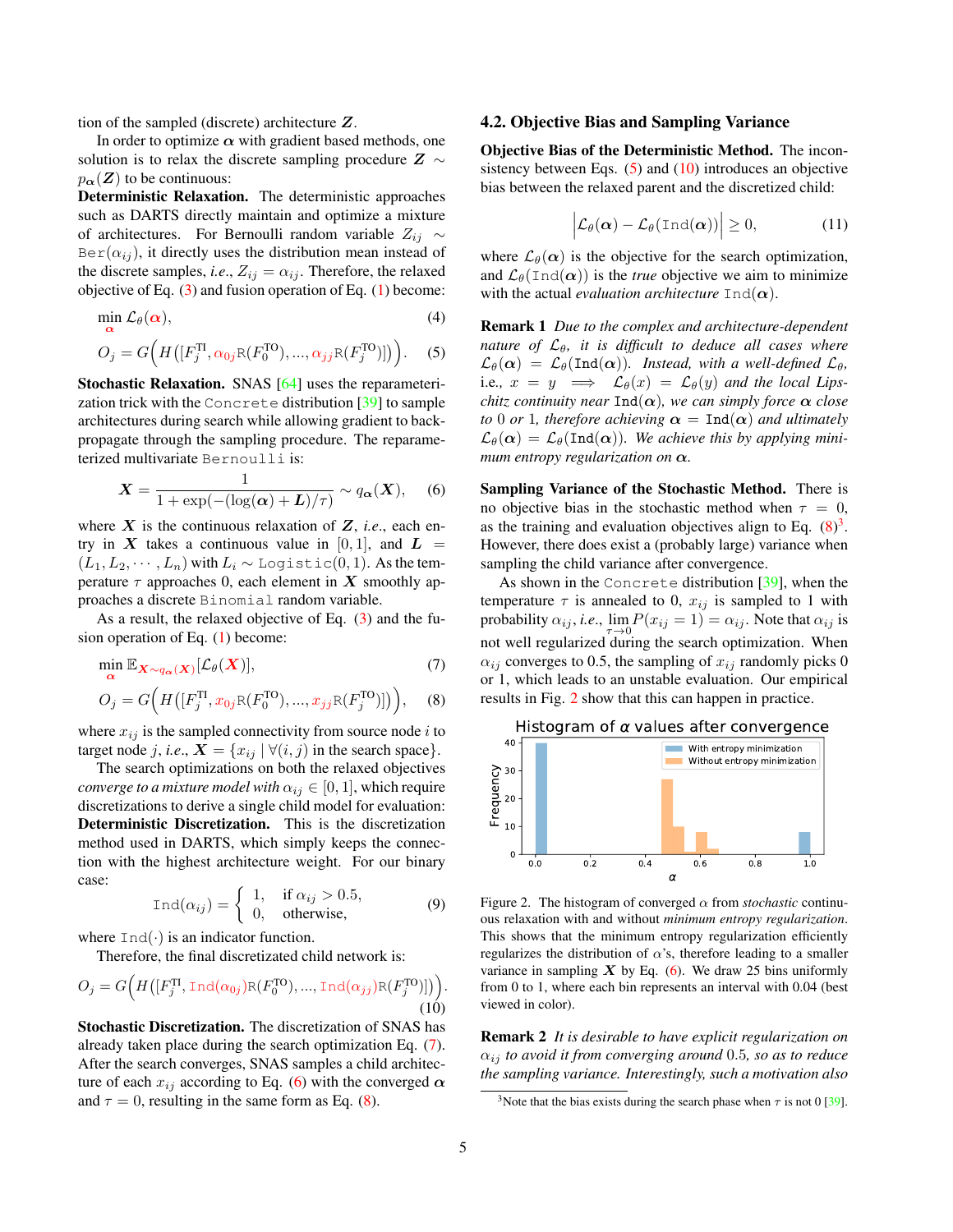<span id="page-5-5"></span>*leads us to minimize the uncertainty of*  $\alpha_{ij}$ *. We implement this also by minimum entropy regularization on*  $\alpha_{ij}$ *.* 

In summary, the proposed minimum entropy regularization alleviates both the objective bias of the deterministic methods and the sampling variance of the stochastic methods, which makes the search optimization converge to a single model that is ready for evaluation.

#### <span id="page-5-0"></span>4.3. Losses and Optimization

After imposing the minimum entropy regularization, the full losses of our problem for both deterministic and stochastic versions are shown in Eqs.  $(12)$  and  $(13)$ :

$$
\mathcal{L}_{\theta}(\alpha) = \mathcal{L}_{\theta}^{A}(\alpha) + \lambda \mathcal{L}_{\theta}^{B}(\alpha) + \frac{\gamma}{n} \sum_{i,j} \mathcal{H}(\alpha_{ij}), \quad (12)
$$

$$
\mathcal{L}_{\theta}(\boldsymbol{X}) = \mathcal{L}_{\theta}^{A}(\boldsymbol{X}) + \lambda \mathcal{L}_{\theta}^{B}(\boldsymbol{X}) + \frac{\gamma}{n} \sum_{i,j} \mathcal{H}(\alpha_{ij}), \quad (13)
$$

where  $\mathcal{H}(\alpha_{ij}) = -\alpha_{ij} \log \alpha_{ij} - (1-\alpha_{ij}) \log(1-\alpha_{ij})$  is the entropy of  $\alpha_{ij}$ ,  $\gamma$  is the regularization weight, and  $\mathcal{L}_{\theta}^A$  and  $\mathcal{L}_{\theta}^{B}$  are the losses for tasks A and B. X for the stochastic method is sampled from  $q_{\alpha}(X)$  in Eq. [\(6\)](#page-4-2).

Our optimization for  $\alpha$  and  $\theta$  iterates the following steps:

- 1. Sample two distinct batches of training data  $\mathcal{X}_1$  =  ${x_i}_{i=1}^n$  with label  $\mathcal{Y}_1 = {y_i}_{i=1}^n$  and  $\mathcal{X}_2 = {x_j}_{j=1}^n$ <br>with label  $\mathcal{Y}_2 = {y_j}_{j=1}^n$ , where  $\mathcal{X}_1 \cap \mathcal{X}_2 = \emptyset$ .
- 2. Compute the network output  $\mathcal{O}_1$  of  $\mathcal{X}_1$  with either deterministic Eq.  $(5)$  or stochastic Eq.  $(8)$  given current  $\alpha$  and  $\theta$ , and then update  $\theta$  by  $\nabla_{\theta} \mathcal{L}(\mathcal{O}_1, \mathcal{Y}_1)$ .
- 3. Compute the network output  $\mathcal{O}_2$  of  $\mathcal{X}_2$  with either deterministic Eq.  $(5)$  or stochastic Eq.  $(8)$  given current  $\alpha$  and  $\theta$ , and then update  $\alpha$  by  $\nabla_{\alpha} \mathcal{L}(\mathcal{O}_2, \mathcal{Y}_2)$ .

*Note that once the above iterations converge, the architecture, along with the model weights, can be used directly for evaluation, without the need of (re-)training the model weights from scratch*. This is because that the proposed minimal entropy regularization enables the search optimization to converge to a single network. The overall procedure of our method is shown in Fig. [3.](#page-5-3)

Connections to DARTS and SNAS. Our method alleviates the objective bias in DARTS and the sampling variance in SNAS. This is achieved by the unified, simple, and effective (verified in the ablation section) minimum entropy regularization on the architecture weight  $\alpha_{ij}$ .

Our analysis also enables to re-incorporate the continuous relaxation methods and the discretization in a novel way, *e.g*., *deterministic* continuous relaxation plus *stochastic* discretization, or *stochastic* continuous relaxation plus deterministic discretization<sup>[4](#page-5-4)</sup>.



<span id="page-5-3"></span><span id="page-5-1"></span>Figure 3. The overall procedure of the proposed search algorithm. The line width of the searched edges (solid red lines) indicate the converged architecture weights. *Our method incorporates minimal entropy regularization on the architecture weights during the search phase, which makes the search optimization (b) converge closely to (c), therefore avoiding the train phase and achieving a better performance with less training time*. On the contrary, without architecture weights entropy minimization (*e.g*., DARTS), (b) and (c) can be very different, which requires retraining the model weights of (c) from scratch (best viewed in color).

## <span id="page-5-2"></span>5. Experiments

In this section, we would like to investigate i) the performance, *i.e.*, how the proposed MTL-NAS performs against the state-of-the-art *general-purpose* multi-task networks, and ii) the generalizability, *i.e*., how the proposed MTL-NAS generalizes to various *datasets*, *network backbones*, and more importantly, various *task sets*.

To validate the performance, we evaluate the proposed method against the state-of-the-art NDDR-CNN [\[13\]](#page-8-12) and cross-stitch network  $[42]$ . Additionally, we also provide various additional baselines for better evaluation:

Single-task Baseline: it uses the single-task backbones. Multi-task Baselines: it is the most intuitive multi-task network, which shares all the layers and splits at the last one.

MTL-NAS (SuperNet): it is the supernet of the proposed method before the NAS pruning, where all the intermediate layers from different tasks are connected, as long as they are connectable in the search space. This can also be regarded as a generalized version of the state-of-the-art NDDR-CNN. We leave its results in the supplementary materials.

NDDR-CNN (SuperNet): this is a direct extension of NDDR-CNN analogous to MTL-NAS (SuperNet). The difference from MTL-NAS (SuperNet) is that we only allow interlinks between layers from the same CNN level. We leave its results in the supplementary materials.

We also have extensive configurations to demonstrate the generalizability of our method:

**Datasets:** the NYU v2  $[56]$  and the Taskonomy  $[69]$ . Network Backbones: VGG-16 [\[57\]](#page-9-0) and ResNet-50 [\[24\]](#page-8-0). Task Sets: *pixel labeling tasks* including semantic segmentation and surface normal estimation, and *image level tasks* including object classification and scene classification.

In the following, we first give the implementation details, and then present our results based on different task sets.

<span id="page-5-4"></span><sup>&</sup>lt;sup>4</sup>Though we show in the supplementary material that the different combinations make an insignificant performance difference, we hope that the analysis in this section sheds light on inventing novel NAS methods.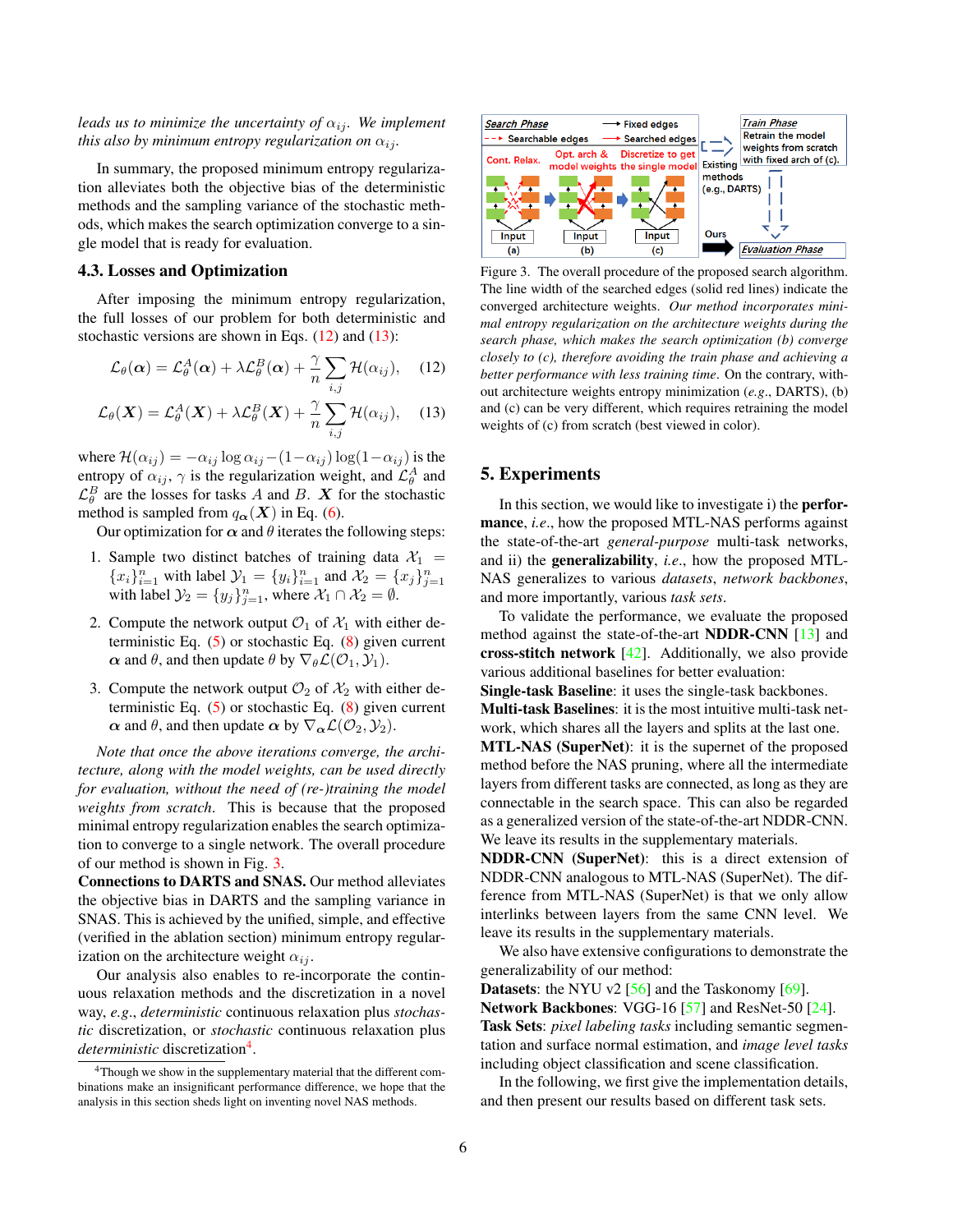#### <span id="page-6-3"></span>5.1. Implementation Details

For the VGG-16 backbone [\[57\]](#page-9-0), we consider the features from all the convolutional layers. For ResNet-50 [\[24\]](#page-8-0), we consider the features produced by each bottleneck block. We also constrain the search space due to the hardware limitation, *i.e*., we require the searchable *task-opposite source* features (*i.e*., the source features from the opposite task from the target) to satisfy the following rules *w.r.t* the fixed *task-identical source* feature (*i.e*., the source features from the same task of the target): i) within the same stage, ii) from the same or earlier convolutional layers, and iii) no further by 3 layers apart. This produces search spaces with  $2^{24}$  architectures for VGG-16, and  $2^{37}$  for ResNet-50.

We perform 20000 training iterations for the VGG-16 backbone and 30000 iterations for the ResNet-50 backbone on the NYU v2 dataset [\[56\]](#page-9-33). On the Taxonomy dataset [\[69\]](#page-9-34) (3x larger than ImageNet), we train the network for 90000 steps. We learn the model weights  $\theta$  via an SGD optimizer with momentum 0.9, weight decay 0.00025, learning rate 0.001 for VGG-16 backbone and 0.00025 for ResNet-50 backbone. We use a poly learning rate decay with a power of 0.9. We optimize architecture weights  $\alpha$  via an Adam optimizer [\[28\]](#page-8-34) with initial learning rate 0.003 and weight decay 0.001. We set  $\gamma = 10$  for entropy minimization.

MTL-NAS is proxyless *w.r.t.* both the *datasets* and the *architectures*, *i.e*., we directly search for the final architecture on the target (large) dataset. Our search time is only 12- 13 and 27-28 GPU hours, respectively, for the NYUv2 experiments and the extremely large Taskonomy experiments, with the VGG-16 backbones on a single Nvidia Titan RTX GPU. The searched architectures and model weights can be used directly for evaluation without retraining from scratch.

## 5.2. Semantic Segmentation and Surface Normal **Estimation**

We use the NYU v2 dataset [\[56\]](#page-9-33) for semantic segmentation and surface normal estimation. The groundtruth for 40 classes semantic labeling is from [\[20\]](#page-8-35) and that for surface normal is precomputed from the depth map [\[10\]](#page-8-30).

Per-pixel losses are used for both tasks. For semantic segmentation, we use the softmax cross-entropy loss, and calculate the pixel accuracy (PAcc), the mean intersection of union (mIoU) as the evaluation metrics. While for surface normal estimation, we train the network using the cosine loss (indicating the angle difference), and evaluate using Mean and Median angle distances of all the pixels, as well as the percentage of pixels that are within the angles of 11°, 22.5°, and 30° to the ground-truth.

We perform this task on both VGG-16 and ResNet-50 network backbones, which are shown in Tables [1](#page-6-0) and [2,](#page-6-1) respectively. The results show that our method outperforms state-of-the-art methods, demonstrating the effectiveness of the proposed method on semantic segmentation and surface

|                        |                      | <b>Surface Normal Prediction</b> | <b>Semantic Seg.</b>                                            |      |      |            |      |
|------------------------|----------------------|----------------------------------|-----------------------------------------------------------------|------|------|------------|------|
|                        | Err $( \downarrow )$ |                                  | Within $t^{\circ}$ (%) (†)                                      |      |      | $(\%)$ (†) |      |
|                        | Med.<br>Mean         |                                  | 11.25                                                           | 22.5 | 30   | mIoU       | PAcc |
| Single                 | 15.6                 | 12.3                             | 46.4                                                            | 75.5 | 86.5 | 33.5       | 64.1 |
| Multiple               | 15.2                 | 11.7                             | 48.4                                                            | 76.2 | 87.0 | 33.4       | 64.2 |
| $C.-S.$                | 15.2                 | 11.7                             | 48.6                                                            | 76.0 | 86.5 | 34.8       | 65.0 |
| <b>NDDR</b>            | 13.9                 | 10.2                             | 53.5                                                            | 79.5 | 88.8 | 36.2       | 66.4 |
| MTL-NAS<br>$T_2$ kla 1 | 12.6                 | <u>8.9</u>                       | 59.1<br>Computing compartation and quitage normal nucliation on | 83.3 | 91.2 | 37.6       | 67.9 |

<span id="page-6-0"></span>Table 1. Semantic segmentation and surface normal prediction on the NYU v2 dataset using the VGG-16 network. C.-S. represents the the cross-stitch network. ↑/↓ shows the higher/lower the better.

|             |                    | <b>Surface Normal Prediction</b> | <b>Semantic Seg.</b>       |      |            |      |      |
|-------------|--------------------|----------------------------------|----------------------------|------|------------|------|------|
|             | Err $(\downarrow)$ |                                  | Within $t^{\circ}$ (%) (†) |      | $(\%)$ (†) |      |      |
|             | Med.<br>Mean       |                                  | 11.25                      | 22.5 | 30         | mIoU | PAcc |
| Single      | 16.2               | 13.6                             | 41.6                       | 74.1 | 86.5       | 34.5 | 65.5 |
| Multiple    | 16.6               | 14.2                             | 39.2                       | 73.8 | 86.5       | 34.8 | 65.1 |
| $C.-S.$     | 16.6               | 14.3                             | 39.1                       | 73.7 | 86.5       | 34.8 | 65.7 |
| <b>NDDR</b> | 16.4               | 12.8                             | 42.6                       | 73.3 | 86.6       | 36.7 | 66.7 |
| MTL-NAS     | 16.2               | 12.8                             | 44.8                       | 73.9 | 85.7       | 38.6 | 68.6 |

<span id="page-6-1"></span>

| Table 2. Semantic segmentation and surface normal prediction on                      |
|--------------------------------------------------------------------------------------|
| the NYU v2 dataset using the <b>ResNet-50</b> network. C.-S. repre-                  |
| sents the the cross-stitch network. $\uparrow/\downarrow$ shows the higher/lower the |
| better.                                                                              |

|              |       | Object                               | <b>Scene</b>                         |       |  |  |
|--------------|-------|--------------------------------------|--------------------------------------|-------|--|--|
|              |       | <b>RecRate</b> $(\%)$ ( $\uparrow$ ) | <b>RecRate</b> $(\%)$ ( $\uparrow$ ) |       |  |  |
|              | Top 1 | Top 5                                | Top 1                                | Top 5 |  |  |
| Single       | 33.8  | 63.0                                 | 37.8                                 | 70.5  |  |  |
| Multiple     | 34.1  | 66.1                                 | 37.8                                 | 71.2  |  |  |
| Cross-Stitch | 33.2  | 65.2                                 | 34.0                                 | 70.3  |  |  |
| <b>NDDR</b>  | 32.1  | 57.7                                 | 37.9                                 | 71.8  |  |  |
| MTL-NAS      | 34.8  | 67.0                                 | 38.2                                 | 72.5  |  |  |

<span id="page-6-2"></span>Table 3. Object classification and scene classification on the Taskonomy dataset using the VGG-16 network. ↑/↓ shows the higher/lower the better.

normal estimation with different network backbones.

## 5.3. Object Classification and Scene Classification

We evaluate object classification and scene classification tasks on the extremely large Taskonomy dataset  $[69]$  (3x larger than ImageNet). We use the tiny split with data collected from 40 buildings. For both object and scene classifications, we use the  $\ell_2$  distance between model prediction and the soft class probabilities distilled from pretrained networks as the loss. We report the Top-1 and Top-5 recognition rates for both tasks.

The results are shown in Table [3,](#page-6-2) which exhibit promising performance of our method on a different task set.

## 6. Ablation Analysis

In this section, we investigate the different choices of the building blocks of the proposed MTL-NAS by ablation analysis. Specifically, we are especially interested in the following questions: i) How does the proposed search algorithm perform *w.r.t.* the baseline methods DARTS [\[35\]](#page-8-7) and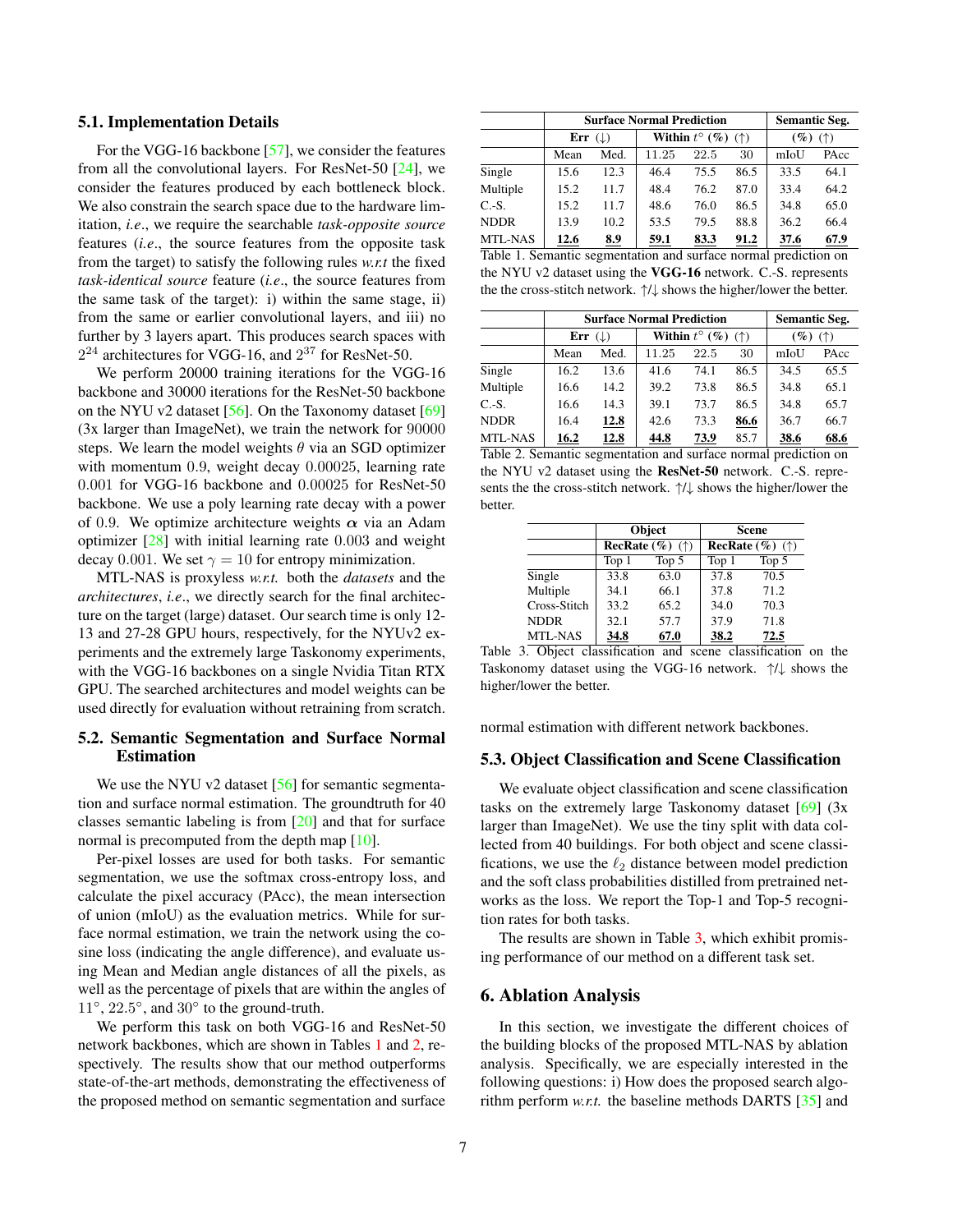<span id="page-7-2"></span>SNAS [\[64\]](#page-9-8)? ii) How to initialize the novel inter-task layers into the fixed and well-trained backbones? iii) How to set the learning rate for the novel inter-task layers?

We answer these questions in the following. We put the learning rate analysis in the supplementary materials, which shows that the training of the novel architectures is not sensitive to learning rates. We also include the illustrations of the learned architectures into the supplementary material, demonstrating that the learned architectures are *heterogeneous and asymmetric*, which are arguably very difficult to be discovered by human experts.

We perform all the ablation analyses using the VGG-16 network [\[57\]](#page-9-0) for semantic segmentation and surface normal estimation on the NYU v2 dataset [\[56\]](#page-9-33).

#### 6.1. Search Algorithm

In this section, we take a closer investigation on the search algorithm, specifically, the continuous relaxation, the discretization, and most importantly, the entropy minimization. We validate the *entropy minimization associating* with the *deterministic* continuous relaxation and *deterministic* discretization (analogous to DATRS w/o retraining), as well as the *stochastic* continuous relaxation and *stochastic* discretization (analogous to SNAS). We also provide the *random search* baseline for comparison.

The experimental results are shown in Table [4,](#page-7-0) where both DARTS (w/o retraining, denoted as D in the table) and SNAS (denoted as S in the table) fail in our problem without minimal entropy regularization. We do not report the performance of SNAS due to the large sampling variance (see also Fig. [2\)](#page-4-7). We also perform the stochastic method with minimal entropy regularization for 10 runs and witness negligible performance variance (see also Fig. [2\)](#page-4-7).

Moreover, it is interesting to witness that, after imposing the minimal entropy constraints, the deterministic and stochastic methods produces similar performances. We also perform different combinations of the continuous relaxation and discretization in the supplementary material, *i.e*., *deterministic* continuous relaxation and *stochastic* discretization, as well as the *stochastic* continuous relaxation and *deterministic* discretization. Those configurations also produce similar results (similar to DARTS plus MinEntropy and SNAS plus MinEntropy), which suggests the potential of our method to unify the popular DARTS and SNAS.

#### 6.2. Weight Initialization for the Novel Layers

We are interested in investigating the initialized weights for the novel inter-task feature fusion layers. As we are inserting novel architectures into the fixed and well-trained single-task backbones, intuitively, we should make minimal changes of the original single-task output at each layer.

The ablation analysis is performed on different initializations of  $w_t$ , which is defined in Eq. [\(3\)](#page-3-3) and illustrated

|               |   |      |                      | <b>Surface Normal Prediction</b> | <b>Semantic Seg.</b>                  |      |      |            |      |
|---------------|---|------|----------------------|----------------------------------|---------------------------------------|------|------|------------|------|
|               |   |      | Err $( \downarrow )$ |                                  | Within $t^{\circ}$ (%) ( $\uparrow$ ) |      |      | $(\%)$ (†) |      |
| D             | S | E    | Mean                 | Med.                             | 11.25                                 | 22.5 | 30   | mIoU       | PAcc |
| Random Search |   | 14.1 | 10.1                 | 53.9                             | 79.2                                  | 88.2 | 35.3 | 66.1       |      |
|               |   |      | 15.9                 | 12.7                             | 45.3                                  | 74.0 | 85.9 | 19.1       | 46.1 |
|               |   |      |                      |                                  |                                       |      |      |            |      |
|               |   |      | 12.7                 | 8.9                              | 58.9                                  | 83.1 | 90.9 | 37.7       | 67.9 |
|               |   |      | 12.6                 | 8.9                              | 59.1                                  | 83.3 | 91.2 | 37.6       | 67.9 |

<span id="page-7-0"></span>Table 4. Effects of continuous relaxation, discretization, and entropy minimization. D denotes the deterministic method (*i.e*., DARTS without retraining), S means the stochastic method (*i.e*., SNAS), and E represents minimum entropy regularization. We do not report the results of the stochastic method as it produces too large sampling variances (see also the corresponding histogram of the converged architecture weights in Fig. [2\)](#page-4-7).  $\uparrow/\downarrow$  shows the higher/lower the better.

|                      |              | <b>Surface Normal Prediction</b> | <b>Semantic Seg.</b>                                               |      |      |                          |      |
|----------------------|--------------|----------------------------------|--------------------------------------------------------------------|------|------|--------------------------|------|
|                      | (L)<br>Err   |                                  | Within $t^{\circ}$ (%)<br>$($ <sup><math>\uparrow</math></sup> $)$ |      |      | $(\%)$<br>$($ $\uparrow$ |      |
| Init $w_{\text{II}}$ | Med.<br>Mean |                                  | 11.25                                                              | 22.5 | 30   | mIoU                     | PAcc |
| Random               | 16.7         | 12.8                             | 45.4                                                               | 71.8 | 82.9 | 30.3                     | 61.9 |
| $\Omega$             | 16.9         | 12.9                             | 45.1                                                               | 71.3 | 82.4 | 30.1                     | 61.8 |
| 0.1                  | 16.6         | 12.6                             | 45.8                                                               | 72.2 | 83.1 | 31.4                     | 63.1 |
| 0.2                  | 14.4         | 10.6                             | 52.2                                                               | 78.2 | 87.8 | 33.8                     | 65.2 |
| 0.5                  | 13.5         | 9.8                              | 55.2                                                               | 80.6 | 89.4 | 36.7                     | 67.4 |
| 0.8                  | 12.9         | 9.2                              | 57.6                                                               | 82.6 | 90.7 | 37.0                     | 67.6 |
| 0.9                  | 12.6         | 9.0                              | 58.8                                                               | 83.3 | 91.3 | 37.2                     | 67.4 |
| 1.0                  | 12.6         | 8.9                              | 59.1                                                               | 83.3 | 91.2 | 37.6                     | 67.9 |

<span id="page-7-1"></span>Table 5. Effects of different initializations of the 1x1 convolution in the fusing operation.  $w$  is defined in Eq. [\(3\)](#page-3-3), also in the bottom right subfigure of Fig. [1.](#page-1-0) ↑/↓ shows the higher/lower the better.

in the bottom right subfigure of Fig. [1.](#page-1-0) The results shown in Table [5](#page-7-1) align our intuition, where initializing  $w_t$  with a larger value, *e.g*., 0.9 or 1.0, produces the best performance.

## 7. Conclusion

In this paper, we employed NAS for general-purpose multi-task learning (GP-MTL). We first disentangled GP-MTL into the task-specific backbone and inter-task feature fusion connections. We then focused on searching for a good inter-task feature fusion strategy within a task agnostic search space. We also proposed a novel search algorithm that is able to close the performance gap between search and evaluation. Our search algorithm also generalizes the popular single-shot gradient-based methods such as DARTS and SNAS. We conducted detailed ablation analysis to validate the effect of each proposed component. The extensive experiments demonstrate the promising performance and the desirable generalizability (to various datasets, task sets, and single-task backbones) of the proposed method.

Acknowledgments. This work was partially supported by NSFC 61773295 and 61771201, NSF of Hubei Province 2019CFA037, and Guangdong R&D key project of China 2019B010155001.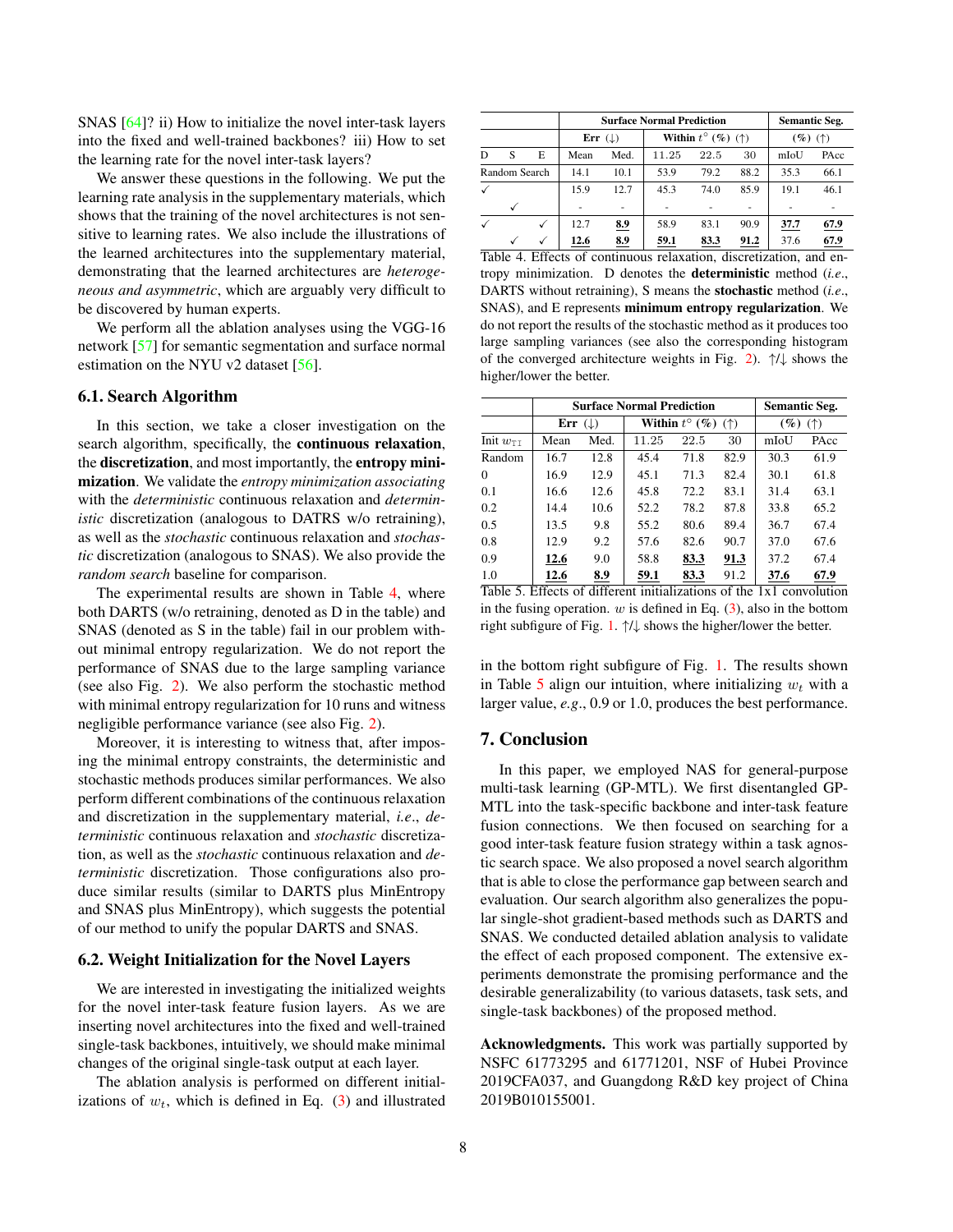## References

- <span id="page-8-23"></span>[1] Youhei Akimoto, Shinichi Shirakawa, Nozomu Yoshinari, Kento Uchida, Shota Saito, and Kouhei Nishida. Adaptive stochastic natural gradient method for one-shot neural architecture search. In *ICML*, 2019. [2](#page-1-2)
- <span id="page-8-24"></span>[2] Gabriel Bender, Pieter-Jan Kindermans, Barret Zoph, Vijay Vasudevan, and Quoc Le. Understanding and simplifying one-shot architecture search. In *ICML*, 2018. [3](#page-2-3)
- <span id="page-8-19"></span>[3] J. Bergstra, D. Yamins, and D. D. Cox. Making a science of model search: Hyperparameter optimization in hundreds of dimensions for vision architectures. In *ICML*, 2013. [2](#page-1-2)
- <span id="page-8-13"></span>[4] Han Cai, Ligeng Zhu, and Song Han. ProxylessNAS: Direct neural architecture search on target task and hardware. In *ICLR*, 2019. [2](#page-1-2)
- <span id="page-8-3"></span>[5] Xin Chen, Lingxi Xie, Jun Wu, and Qi Tian. Progressive differentiable architecture search: Bridging the depth gap between search and evaluation. In *ICCV*, 2019. [1](#page-0-2)
- <span id="page-8-14"></span>[6] Yukang Chen, Gaofeng Meng, Qian Zhang, Shiming Xiang, Chang Huang, Lisen Mu, and Xinggang Wang. Renas: Reinforced evolutionary neural architecture search. In *CVPR*, 2019. [2](#page-1-2)
- <span id="page-8-8"></span>[7] Yukang Chen, Tong Yang, Xiangyu Zhang, Gaofeng Meng, Chunhong Pan, and Jian Sun. Detnas: Neural architecture search on object detection. *arXiv preprint arXiv:1903.10979*, 2019. [1](#page-0-2)
- <span id="page-8-4"></span>[8] Xuanyi Dong and Yi Yang. One-shot neural architecture search via self-evaluated template network. In *ICCV*, 2019. [1](#page-0-2)
- <span id="page-8-5"></span>[9] Xuanyi Dong and Yi Yang. Searching for a robust neural architecture in four gpu hours. In *CVPR*, 2019. [1](#page-0-2)
- <span id="page-8-30"></span>[10] David Eigen and Rob Fergus. Predicting depth, surface normals and semantic labels with a common multi-scale convolutional architecture. In *CVPR*, 2015. [3,](#page-2-3) [7](#page-6-3)
- <span id="page-8-21"></span>[11] Thomas Elsken, Jan-Hendrik Metzen, and Frank Hutter. Simple and efficient architecture search for convolutional neural networks. *arXiv preprint arXiv:1711.04528*, 2017. [2](#page-1-2)
- <span id="page-8-15"></span>[12] Thomas Elsken, Jan Hendrik Metzen, and Frank Hutter. Neural architecture search: A survey. *arXiv preprint arXiv:1808.05377*, 2018. [2](#page-1-2)
- <span id="page-8-12"></span>[13] Yuan Gao, Jiayi Ma, Mingbo Zhao, Wei Liu, and Alan L Yuille. Nddr-cnn: Layerwise feature fusing in multi-task cnns by neural discriminative dimensionality reduction. In *CVPR*, 2019. [1,](#page-0-2) [2,](#page-1-2) [3,](#page-2-3) [4,](#page-3-6) [6](#page-5-5)
- <span id="page-8-9"></span>[14] Golnaz Ghiasi, Tsung-Yi Lin, and Quoc V. Le. Nas-fpn: Learning scalable feature pyramid architecture for object detection. In *CVPR*, 2019. [1,](#page-0-2) [2](#page-1-2)
- <span id="page-8-27"></span>[15] Ross Girshick. Fast R-CNN. In *ICCV*, 2015. [3](#page-2-3)
- <span id="page-8-28"></span>[16] Ross Girshick, Jeff Donahue, Trevor Darrell, and Jitendra Malik. Rich feature hierarchies for accurate object detection and semantic segmentation. In *CVPR*, 2014. [3](#page-2-3)
- <span id="page-8-22"></span>[17] Ariel Gordon, Elad Eban, Ofir Nachum, Bo Chen, Hao Wu, Tien-Ju Yang, and Edward Choi. Morphnet: Fast and simple resource-constrained structure learning of deep networks. In *CVPR*, 2018. [2](#page-1-2)
- <span id="page-8-20"></span>[18] Minghao Guo, Zhao Zhong, Wei Wu, Dahua Lin, and Junjie Yan. Irlas: Inverse reinforcement learning for architecture search. In *CVPR*, 2019. [2](#page-1-2)
- <span id="page-8-25"></span>[19] Zichao Guo, Xiangyu Zhang, Haoyuan Mu, Wen Heng, Zechun Liu, Yichen Wei, and Jian Sun. Single path oneshot neural architecture search with uniform sampling. *arXiv preprint arXiv:1904.00420*, 2019. [3](#page-2-3)
- <span id="page-8-35"></span>[20] Saurabh Gupta, Pablo Arbelaez, and Jitendra Malik. Perceptual organization and recognition of indoor scenes from RGB-D images. In *CVPR*, 2013. [7](#page-6-3)
- <span id="page-8-31"></span>[21] Hu Han, Anil K Jain, Shiguang Shan, and Xilin Chen. Heterogeneous face attribute estimation: A deep multi-task learning approach. *TPAMI*, 2018. [3](#page-2-3)
- <span id="page-8-16"></span>[22] Chaoyang He, Haishan Ye, Li Shen, and Tong Zhang. Milenas: Efficient neural architecture search via mixed-level reformulation. In *CVPR*, 2020. [2](#page-1-2)
- <span id="page-8-29"></span>[23] Kaiming He, Georgia Gkioxari, Piotr Dollár, and Ross Girshick. Mask R-CNN. In *ICCV*, 2017. [3](#page-2-3)
- <span id="page-8-0"></span>[24] Kaiming He, Xiangyu Zhang, Shaoqing Ren, and Jian Sun. Deep residual learning for image recognition. In *CVPR*, 2016. [1,](#page-0-2) [6,](#page-5-5) [7](#page-6-3)
- <span id="page-8-6"></span>[25] Hanzhang Hu, John Langford, Rich Caruana, Saurajit Mukherjee, Eric Horvitz, and Debadeepta Dey. Efficient forward architecture search. In *NeurIPS*, 2019. [1](#page-0-2)
- <span id="page-8-1"></span>[26] Gao Huang, Zhuang Liu, Kilian Q Weinberger, and Laurens van der Maaten. Densely connected convolutional networks. In *CVPR*, 2017. [1](#page-0-2)
- <span id="page-8-32"></span>[27] Alex Kendall, Yarin Gal, and Roberto Cipolla. Multi-task learning using uncertainty to weigh losses for scene geometry and semantics. In *CVPR*, 2018. [3](#page-2-3)
- <span id="page-8-34"></span>[28] Diederik P Kingma and Jimmy Ba. Adam: A method for stochastic optimization. *arXiv preprint arXiv:1412.6980*, 2014. [7](#page-6-3)
- <span id="page-8-11"></span>[29] Iasonas Kokkinos. Ubernet: Training a universal convolutional neural network for low-, mid-, and high-level vision using diverse datasets and limited memory. In *CVPR*, 2017. [1,](#page-0-2) [3](#page-2-3)
- <span id="page-8-2"></span>[30] Alex Krizhevsky, Ilya Sutskever, and Geoffrey E Hinton. Imagenet classification with deep convolutional neural networks. In *NIPS*, 2012. [1](#page-0-2)
- <span id="page-8-17"></span>[31] Xin Li, Yiming Zhou, Zheng Pan, and Jiashi Feng. Partial order pruning: For best speed/accuracy trade-off in neural architecture search. In *CVPR*, 2019. [2](#page-1-2)
- <span id="page-8-26"></span>[32] Jason Liang, Elliot Meyerson, and Risto Miikkulainen. Evolutionary architecture search for deep multitask networks. In *Proceedings of the Genetic and Evolutionary Computation Conference*, 2018. [3](#page-2-3)
- <span id="page-8-10"></span>[33] Chenxi Liu, Liang-Chieh Chen, Florian Schroff, Hartwig Adam, Wei Hua, Alan L. Yuille, and Li Fei-Fei. Autodeeplab: Hierarchical neural architecture search for semantic image segmentation. In *CVPR*, 2019. [1,](#page-0-2) [2](#page-1-2)
- <span id="page-8-18"></span>[34] Chenxi Liu, Barret Zoph, Maxim Neumann, Jonathon Shlens, Wei Hua, Li-Jia Li, Li Fei-Fei, Alan Yuille, Jonathan Huang, and Kevin Murphy. Progressive neural architecture search. In *ECCV*, 2018. [2](#page-1-2)
- <span id="page-8-7"></span>[35] Hanxiao Liu, Karen Simonyan, and Yiming Yang. DARTS: Differentiable architecture search. In *ICLR*, 2019. [1,](#page-0-2) [2,](#page-1-2) [3,](#page-2-3) [7](#page-6-3)
- <span id="page-8-33"></span>[36] Shikun Liu, Edward Johns, and Andrew J Davison. End-toend multi-task learning with attention. In *CVPR*, 2019. [3](#page-2-3)